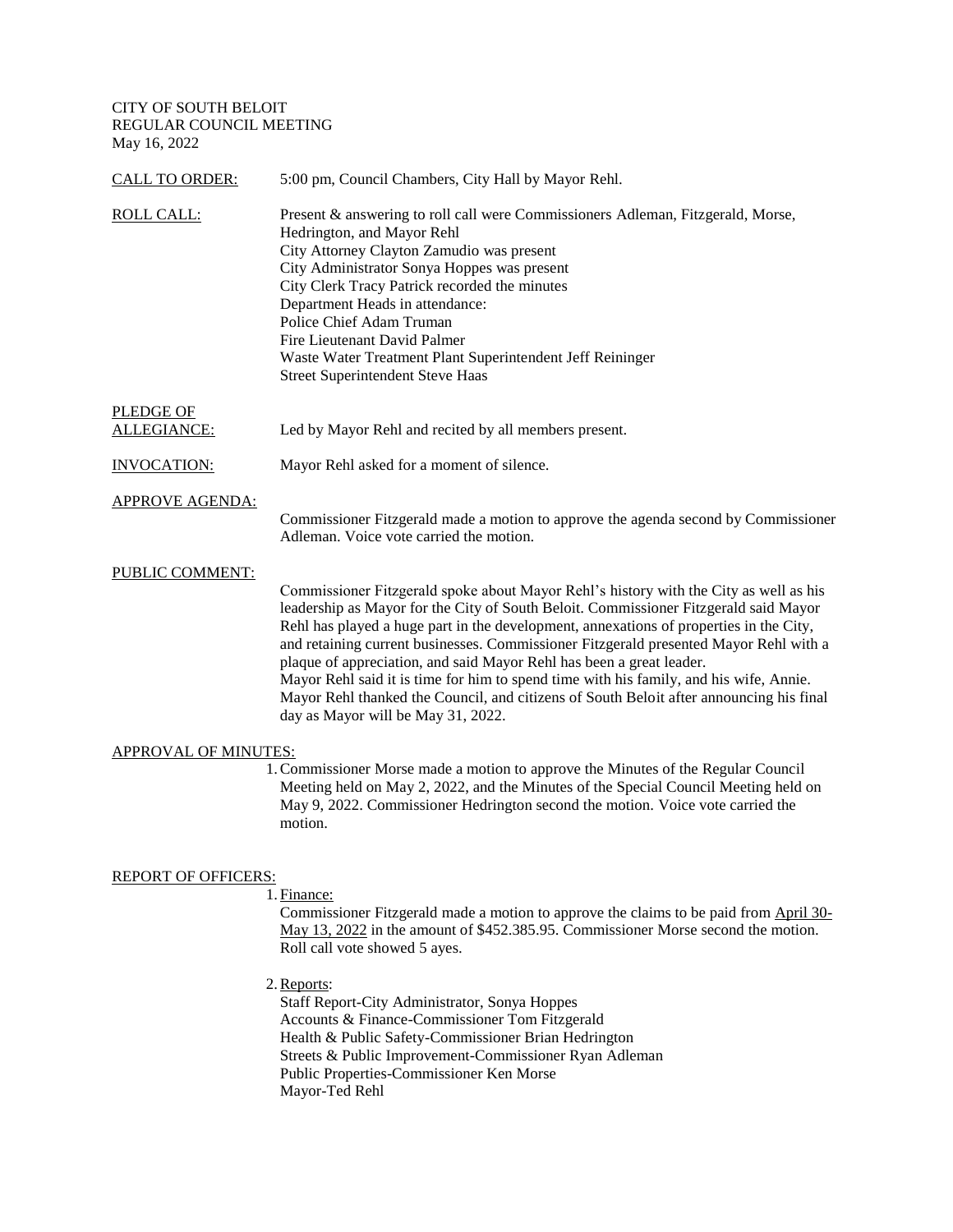#### CORRESPONDENCE:

- 1.Therese Oldenburg and new full-time Executive Director, Julie Uram gave a presentation regarding nature at the Confluence. Ms. Oldenburg said this is the  $5<sup>th</sup>$  year for Nature at the Confluence. Ms. Oldenburg and Ms. Uram spoke about the following:
	- Weekly Wednesday's volunteer work
	- Interns that help through the summer
	- 1 mile of trail along rock River
	- Preparing for new park area
	- Removal of unwanted items that have been dumped at the Confluence and in the Rock River (TV's, tires, garbage, etc)
	- Developing and creating more trails
	- Educational signs
	- Many more needs for the Confluence including a bridge over Kelly Creek
	- Events scheduled for 2022 that will include summer opening with regular hours

#### UNFINISHED BUSINESS:

#### 1. Discussion and/or Motion Items:

a. Commissioner Morse made a motion to approve Ordinance 2689 amending various provisions of Chapter 2 – Administration Article IV – Departments, Chapter 38 Fire Prevention and Protection, Article II, and Chapter 50 – Law Enforcement, Article II of the City of South Beloit Code of Ordinances. Commissioner Fitzgerald second the motion. Commissioner Fitzgerald voiced concern regarding if the City Administrator is vacant or absent who would make decisions, and would the Commissioner know. Attorney Zamudio said the Commissioner would determine if the City Administrator is not available since the Department Head still reports to the Commissioner if the City Administrator is not available. Council asked for clarification of the concern in the Ordinance as well as clarification of what the term of being vacant would mean. Commissioner Morse made a motion to lay over Ordinance 2689 second by Commissioner Hedrington. Voice vote carried the motion.

#### NEW BUSINESS:

1. Discussion and/or Motion Items:

- a. Commissioner Adleman made a motion to approve a funding request in the amount of \$1,200.00 from Keep Northern Illinois Beautiful for their Medical Collection. Commissioner Morse second the motion. Roll call vote showed 5 ayes.
- b. Commissioner Fitzgerald made a motion to approve Ordinance 2690 authorizing the disposal of personal property owned by the City. Commissioner Hedrington second the motion. WWTP Superintendent, Jeff Reininger said the item is a shed from the WWTP plant. Roll call vote showed 5 ayes.
- c. Commissioner Adleman made a motion to approve Ordinance 2691 an Ordinance of the City of South Beloit, Illinois Amending Chapter 2 Administration, Article III Officers and Employees of the City of South Beloit Code of Ordinances Creating the Position of Community Development Director. Commissioner Fitzgerald second the motion. Administrator Hoppes said the city has established a Development Fund. The position is primarily needed to help with development and annexations for the city in order to grow the tax base. Mayor Rehl said since Beloit hired Jen Hall the city has been being helped with economic development, as well as promoting the city. Ms. Hall's position is evidence of growth, and Mayor Rehl believes the position will be money well spent. Finance Director, Don Elliott said the city can't afford to not create this position. Mr. Elliott spoke about the need for Border Agreements in order for the city to grow its own borders. Commissioners Adleman and Morse said the city has already missed too many opportunities. Roll call vote showed 4 ayes and 1 nay by Commissioner Hedrington.
- d. Commissioner Morse made a motion to approve Resolution 6319 approving a Collective Bargaining Agreement with all full-time Peace Officers below Sergeant. Commissioner Fitzgerald second the motion. Roll call vote showed 5 ayes.